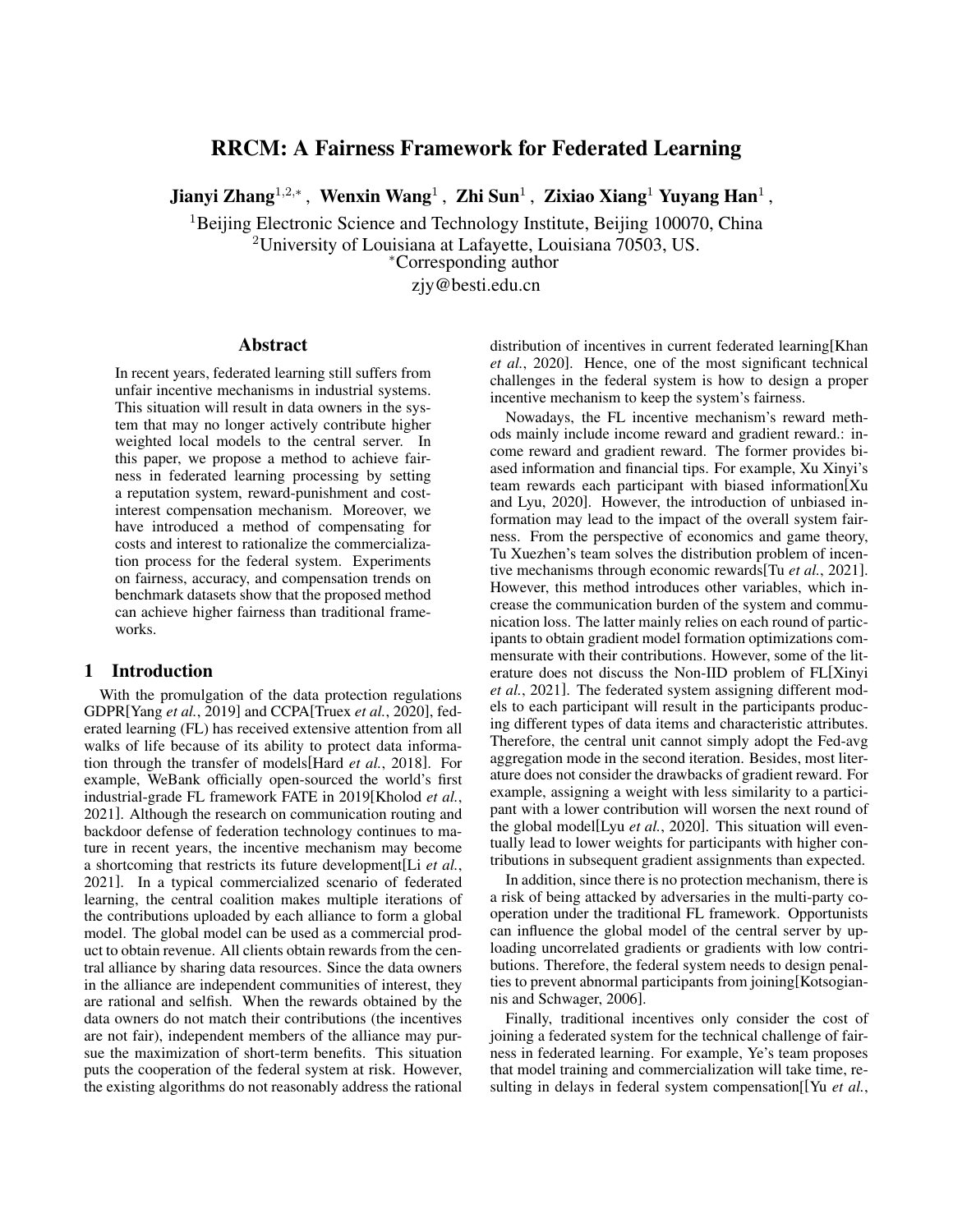[2020a\]](#page-7-3)]. However, it does not take into account that costs will accrue interest over time, and existing dividend schemes have not yet reasonably addressed temporary mismatches. The participant will not join the federation system if the total cost and interest are more significant than the respective benefits. At this point, the actual benefits of data owners in the federal system should include costs, profits, and incentives. Therefore, this paper makes the proposed framework more reasonable by adding a compensation mechanism.

Our contributions can be summarized as follows:

- We propose a *Reputation, Reward-punishment, and Cost-interest Mechanism* (RRCM) framework to achieve fairness of the federated learning incentive mechanism.
- RRCM iteratively calculates participants' contributions through a reputation system and assigns differentiated rewards to each participant according to different performances.
- Experiments on benchmark datasets show that our framework can achieve high fairness and satisfied results. Moreover, by introducing the cost-profit model, the incentive mechanism of federated learning becomes more reasonable.

To the best of our knowledge, this paper is the first to combine the dynamics of reputation systems, reward-punishment measures, and cost-interest mechanisms. It provides a novel framework for the federated federation to achieve a more rational distribution of FL incentives.

The remaining chapters of this paper are as follows: "Related Work" reviews the fairness standards and incentive mechanisms in the existing literature to provide the basis for the research in this paper; "Fairness Definition" describes the different fairness measures and the cooperative fairness of this paper. "RRCM Framework" details the design of each module and the inter-module relationships; "Experiments" include The data set settings and experiments are compared, and it is concluded that the RRCM framework proposed in this paper is more reasonable. Finally, this paper concludes with "Conclusion" which is used to discuss the incentive mechanism of federated learning in this paper.

### 2 Related Work

In this section, we review the literature on incentives for FL in to link our research with existing research.

Existing research will classify federated learning incentive mechanisms into five categories: Stackelberg game, auction, contract theory, Shapley value, and reputation system[\[Zeng](#page-7-4) *et al.*[, 2021\]](#page-7-4). The Stackelberg game[Xiao *et al.*[, 2020\]](#page-7-5) is often used during the sale or purchase phase. Sarikaya et al.[\[Sarikaya and Ercetin, 2020\]](#page-6-7) used the Stackelberg game model to incentivize the CPU supply of multiple workers to reduce the budget of the FL major league with fully synchronized SGD's local training time. An auction[Le *[et al.](#page-6-8)*, [2020\]](#page-6-8) is a mathematical tool for pricing, task assignment, and node selection. Zeng's team proposed a federated learning lightweight multi-dimensional incentive scheme Fmore based on procurement auction in the mobile edge computing scenario[Zeng *et al.*[, 2020\]](#page-7-6). Contract theory[\[Kang](#page-6-9) *et* *al.*[, 2019\]](#page-6-9) is how participants construct and develop optimal agreements in the case of conflicting interests and unequal information levels. A contract menu is provided to participants on a public procurement timing server, and each participant proactively selects a different option without informing participants of private costs. Shapley values[\[Wang, 2019\]](#page-7-7) derived from cooperative game theory are widely adopted for contribution evaluation and profit distribution in FL. The benefit distribution of alliance members based on the Shapley value reflects the contribution of each member to the overall goal of the alliance, which can avoid egalitarianism in distribution; In the paper[Song *et al.*[, 2019\]](#page-6-10), Wang et al. adopted a variant of the Shapley group value to measure the utility of a subset of features. They merge some private features into a standard joint part and then compute the Shapley group value of this collaborative feature in the case of two participants. The reputation system mechanism[\[ur Rehman](#page-7-8) *et al.*, 2020] is a common method of FL incentives. Teacher Yang Qiang's team conducts research on incentive fairness in this way. For example, the paper[Yu *et al.*[, 2020b\]](#page-7-9) forms a fairer incentive method by adding the reputation dynamic and regret models.

Benefit-sharing schemes can be divided into equal gain, marginal contribution, and marginal loss[Stark *et al.*[, 2015\]](#page-6-11). Equal benefit means that the user-generated by the central server of the federated system is equally distributed among the data contributors participating in the system federation. Marginal contribution implies that the benefit of the participants in the system alliance is the overall increase in the benefit value of data contributors when they join the system alliance. Marginal loss means that the participants' profit in the system alliance is the overall loss value when the data contributor leaves the system alliance.

To sum up, the federated learning incentive mechanism can combine the reputation system and benefit-sharing schemes. For example, the contribution of allies is calculated by reputation trust to allocate different rewards. In addition, the incentive mechanism of federated learning can be improved by introducing discrimination rate, reward rate, punishment measures, etc.

### 3 Fairness Definition

A reasonable federated learning incentive mechanism needs to be fair to every participant. Fairness classification at different stages is depicted in Table [1.](#page-2-0) The primary representative of the early fairness mechanism is egalitarianism[\[Mohri](#page-6-12) *et al.*[, 2019\]](#page-6-12), and differentiated allies get the same incentives for training iterations in the system.

Today, different federated learning fairness articles have different standards for fairness measurement. According to formalizing fairness, Gajane and Pechenizkiy divide fairness into individual fairness, group fairness, unconscious fairness, preference-based fairness, and counterfactual fairness[\[Ga](#page-5-1)[jane, 2017\]](#page-5-1). Individual fairness means that if a pair of individuals have similar attributes, the federated learning algorithm should input similar probabilities[\[Binns, 2020\]](#page-5-2). Group fairness implies that a specific attribute should present the same possibility among different groups through the FL algorithm[\[Binns, 2020\]](#page-5-2). Unconscious fairness means that in-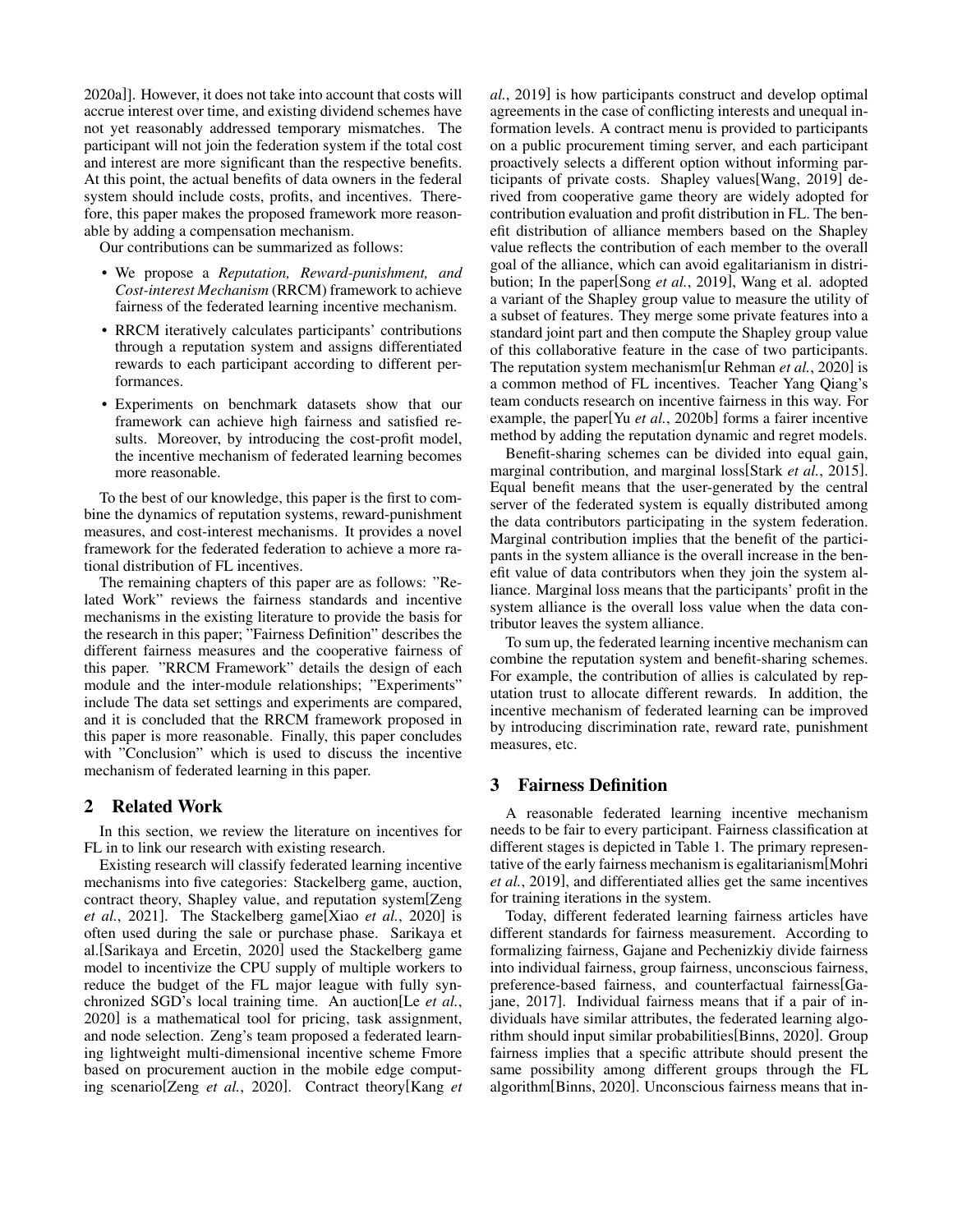<span id="page-2-0"></span>

| Method                       | Fairness classification           | Reference                    |  |
|------------------------------|-----------------------------------|------------------------------|--|
| Equal incentive              | Egalitarianism                    | [Mohri et al., 2019]         |  |
| Formalization fairness       | Individual fairness               | [Binns, 2020]                |  |
|                              | Group fairness                    | [Binns, 2020]                |  |
|                              | Unconscious fairness              | [Hardt <i>et al.</i> , 2016] |  |
|                              | Preference-based fairness         | [Zafar et al., 2017]         |  |
|                              | Counterfactual fairness           | [Kusner et al., 2017]        |  |
| Training process             | Cognitive representation fairness |                              |  |
|                              | Algorithm modeling fairness       | [Shin, 2020]                 |  |
|                              | Decision evaluation fairness      |                              |  |
| Algorithm level              | Contribution fairness             |                              |  |
|                              | Regret distribution fairness      | [Shi et al., 2021]           |  |
|                              | <b>Expectation fairness</b>       |                              |  |
| Reputation, Reward, and Cost | Contribution difference           | Ours                         |  |

Table 1: Thematic taxonomy of machine learning fairness.

dividuals with the same type of attributes (protected attributes and general attributes) appear similar decisions in the federated learning process[Hardt *et al.*[, 2016\]](#page-5-3). Preference-based fairness indicates that when multiple choices are given among different groups, individuals in the group spontaneously choose decisions that are beneficial to their development[\[Za](#page-7-10)far *et al.*[, 2017\]](#page-7-10). Counterfactual fairness means that the results of the protected data in the real world are consistent with the predicted results in the counterfactual world[\[Kusner](#page-6-13) *et al.*, [2017\]](#page-6-13).

According to the training process of machine learning pre-processing, processing and post-processing, Shin divides fairness into three parts: cognitive representation fairness, algorithm modeling fairness, and decision evaluation fairness[\[Shin, 2020\]](#page-6-14).

In terms of federated learning incentive mechanisms, most studies divide the fairness of incentives into contribution fairness, regret distribution fairness, and expectation fairness[\[Shi](#page-6-15) *et al.*[, 2021\]](#page-6-15). Contribution fairness means that the data owner's benefit must be positively related to its assistance. Regret distribution fairness minimizes the difference in regret and temporal regret among data owners. Desired right refers to minimizing fluctuations in data owner regret and temporal regret.

The RRCM framework proposed in this paper includes three mechanisms: reputation system, reward-punishment measure, and cost-interest. The fairness of its incentive mechanism mainly includes determining the size of the benefits based on the participants' contributions. In addition to this qualitative relationship, we also consider the relationship between the data owner's grant and reward described by the Pearson correlation coefficient, which is used to quantitatively represent the cooperative fairness of the federated learning incentive mechanism.

Definition 1 (Cooperative Fairness of Federated Learning Incentive Mechanism). Assuming that the actual contribution of the participants is a group of  $\alpha$ , and the rewards obtained by them are distributed to a group of  $\sigma$ , the cooperation fairness of the FL incentive mechanism can be expressed as  $\rho_{\rho}(\alpha, \sigma)$ .  $\rho_{\rho}(\cdot, \cdot)$  is Pearson correlation coefficient[Mu *[et al.](#page-6-16)*, [2018\]](#page-6-16). The larger  $\rho_{\rho}(\cdot,\cdot)$  is, the more cooperative fairness the RRCM framework proposed in this paper is.

### 4 RRCM Framework

This section will introduce three mechanisms of a reputation system, reward-punishment measure, and cost-interest in the FL system. In this way, a federated learning incentive optimization based on the *Reputation, Reward-punishment system, and Cost-interest Mechanism* (RRCM) framework is formed. The core principle we follow is that the rewards obtained by each participant from the central alliance are related to their contribution[\[Nishio](#page-6-17) *et al.*, 2020].

### 4.1 Overall Framework

<span id="page-2-1"></span>

Figure 1: FL incentive mechanism RRCM framework.

The overall training process of the FL incentive mechanism RRCM framework is shown in Figure [1.](#page-2-1)

First, Data owners train local data to become local models. Local models can be divided into two categories: normal and abnormal models (a). Data owners needs to pass the threshold detection of the reputation system when passing local models (b). And then, RRCM framework federal system eliminates data owners with abnormal reputations (c). Reputable local models are uploaded to the cloud server after many iterations of training to form the global model (d). Then, cloud server trades with external systems through commercial activities to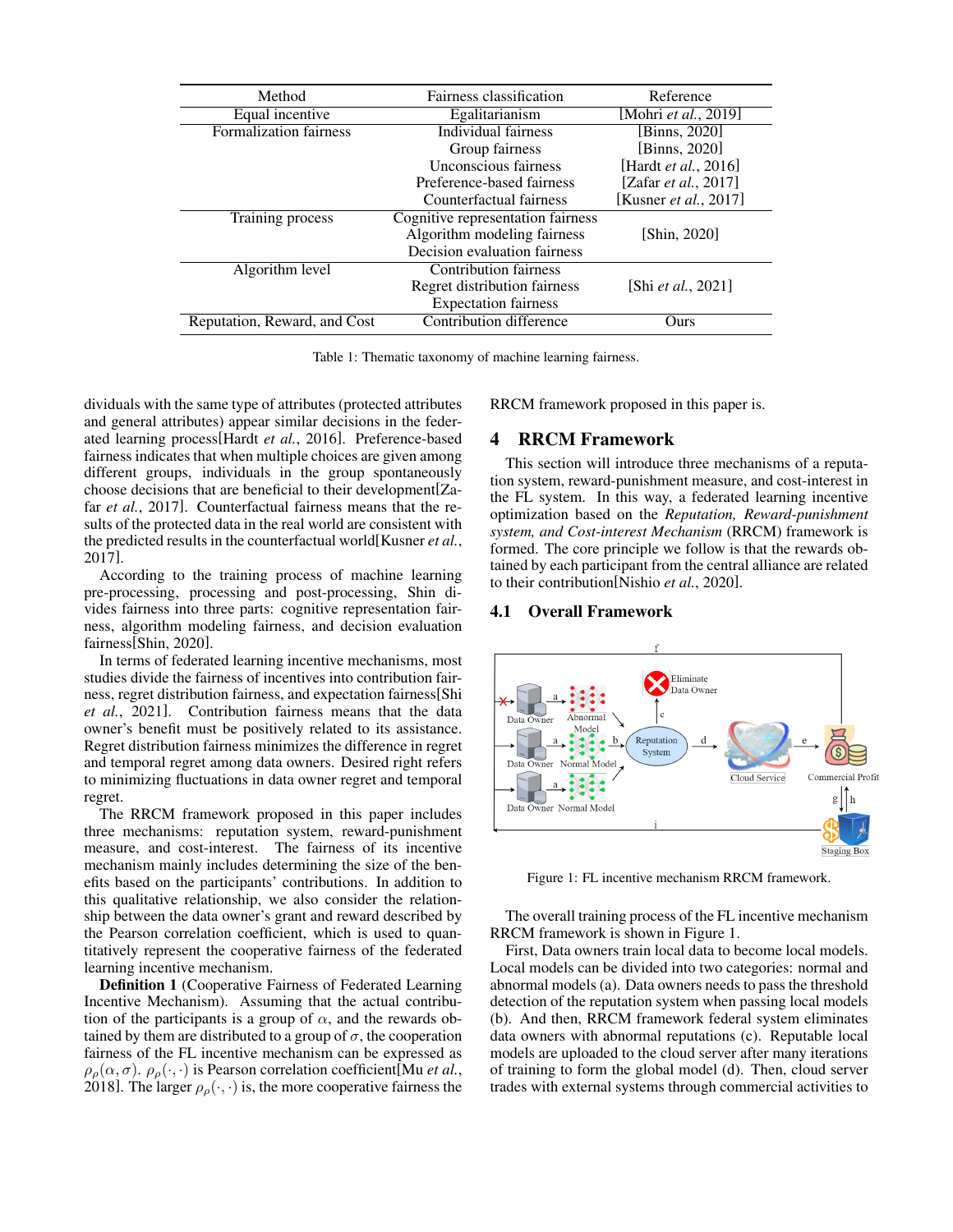generate profits (e). A portion of the commercialization profits is compensated to reputable data owners (f). And a portion of the commercialized profits will be temporarily held in a staging box (g). Then funds from the staging box can be used to increase the cost of commercializing the investment (h). At the end of the federated system training, the staging box will return the remaining funds to the reputable data owner (i). For example, suppose that in an industry alliance system, the normal data model aggregated by local enterprises reaches the cloud server through the reputation system and participates in multiple aggregations of the central alliance. Each time a round of aggregation is completed, the Federal Center will give the enterprise part of the commercialization benefits. If the participant data models remain in good shape throughout the iterations, the Federal Center will return the remaining commercialization proceeds to individual enterprises.

The Federated learning RRCM framework incentive mechanism includes the reputation system, reward-punishment measures, and cost-interest. They are independent of each other yet connected. Cost-benefit helps the federal system more reasonably compensate data owners for costs and benefits through incentives and penalties. Benefit distribution can be rewarded and punished through the reputation system. Among them, penalties include excluding low-contributors from the RRCM framework federal system. Second, when the reputation of the data owner falls below the reputation threshold, the staging box will no longer compensate abnormal participants with staging earnings.

#### 4.2 Reputation System

The reputation system[Gupta *et al.*[, 2003\]](#page-5-4) is a redirected self-feedback mechanism, which can reflect the state of its credit through the collaborative approval of related parties. It aims to show the influence of the reputation of the participants on the decision of the system. This paper adopts the reputation system as the criterion. Then, according to different standings, the central server gives each participant a profit commensurate with the contribution through different reputations. According to the study of cosine similarity representing gradient quality [Cao *et al.*[, 2020\]](#page-5-5) : $cos(u, v)$  =  $\langle u, v \rangle / (||u|| \times ||v||)$ , The contribution of each participant in this paper is represented by the cosine similarity of the local weight and the center weight : $\alpha_i^{(t)} = cos(\triangle \omega_i^{(t)}, \triangle \omega)$ . In the initial stage of the federation system, we set the same value (reputation threshold A) for each participant's initial reputation. Assuming that there is a certain positive relationship between the temporary reputation  $\bar{r}$  and the contribution degree  $\alpha$  in this round ( $\bar{r} \simeq \alpha$ ),  $\bar{r}$  can be equal to  $\cos(\triangle \omega_i^{(t)}, \triangle \omega)$ . The actual reputation can be obtained from the historical reputation and temporary reputation of this round. The reputation for each round is calculated as follows:

$$
r_i^{(t)} = \beta r_i^{(t-1)} + (1 - \beta)\overline{r}_i^{(t)}
$$
(1)

Where  $\beta$  is a settable weight coefficient.  $r_i^{(t-1)}$  is the reputation value of the previous round.  $overline{r_i^{(t)}}$  is the temporary reputation of the current round. As a result, this framework assigns different incentives to different data owners through reputation and contribution links.

#### 4.3 Reward-punishment Measure

Reward-punishment measures are divided into two parts: reward and punishment. Rewards are mainly given incentives to data owners through the commercialization of the federal system. By definition 1, the framework proposed in this paper can allocate incentives to various participants more reasonably. In this way, participants who contribute more can get more rewards.

Punishments are mainly done by setting a reputation threshold of A. The central federation removes data owners that fall below the reputation threshold each round from the federation system. This measure prevents low-contribution participants (such as free riders or hostile participants) from undermining the results of joint training of the system.

In addition, the federal system will temporarily store part of the incentives. When the federated learning training is over, the central server will return the temporary incentives to the reputable participants. Participants with lousy reputations will not refund the stash of incentives.

### 4.4 Cost-interest Mechanism

In the traditional FL system, the participation of different allies in joint training needs to be paid to the central alliance in advance. These fees are mainly used for the continuous reproduction process of the federal system. For example, data owners build local models and upload them to a central coalition. The jointly trained global model can also benefit from transactions with companies outside the alliance. However, model aggregation and commercialization will take time, which will result in the central collaboration needing to accumulate enough budget to reimburse the participating parties for the franchise cost.

The existing federated learning incentive mechanism solves the temporary mismatch between partner fees and incentives by researching incentive reward sharing schemes[\[Yu](#page-7-3) *et al.*[, 2020a\]](#page-7-3). However, this method ignores the role of interest. The entire process takes time, from initial joining the federation system to commercializing the federal system. So over time, the central collaboration needs to repay the cost of each participant and consider the interest generated by the compensation cost.

The federated system can allow the appropriate data owners to join the scheme by requiring parties wishing to join the federation to pay the desired membership fee in advance. In the compensation process, the benefits of the alliance system first repay the cost-interest of the participants. Assuming that  $C_i$  is the cost contributed by the *i*-th participant to the federation, the repayment process of the  $i$ -th participant is as follows:

$$
C_i \to S_i^t + \sum_{t=1}^t u_i^t (1+\gamma) \tag{2}
$$

Where  $S_i^t$  is the part of the cost of the *i*-th participant remaining in the central alliance in round t.  $u_i^t$  is the cost compensated to participant  $i$  by the central alliance in the  $t$ -th round.  $\gamma$  is the cost rate, which can be set by parameters.  $u_i^t(1+\gamma)$  represents the total return transferred to participant  $i$  in round  $t$ .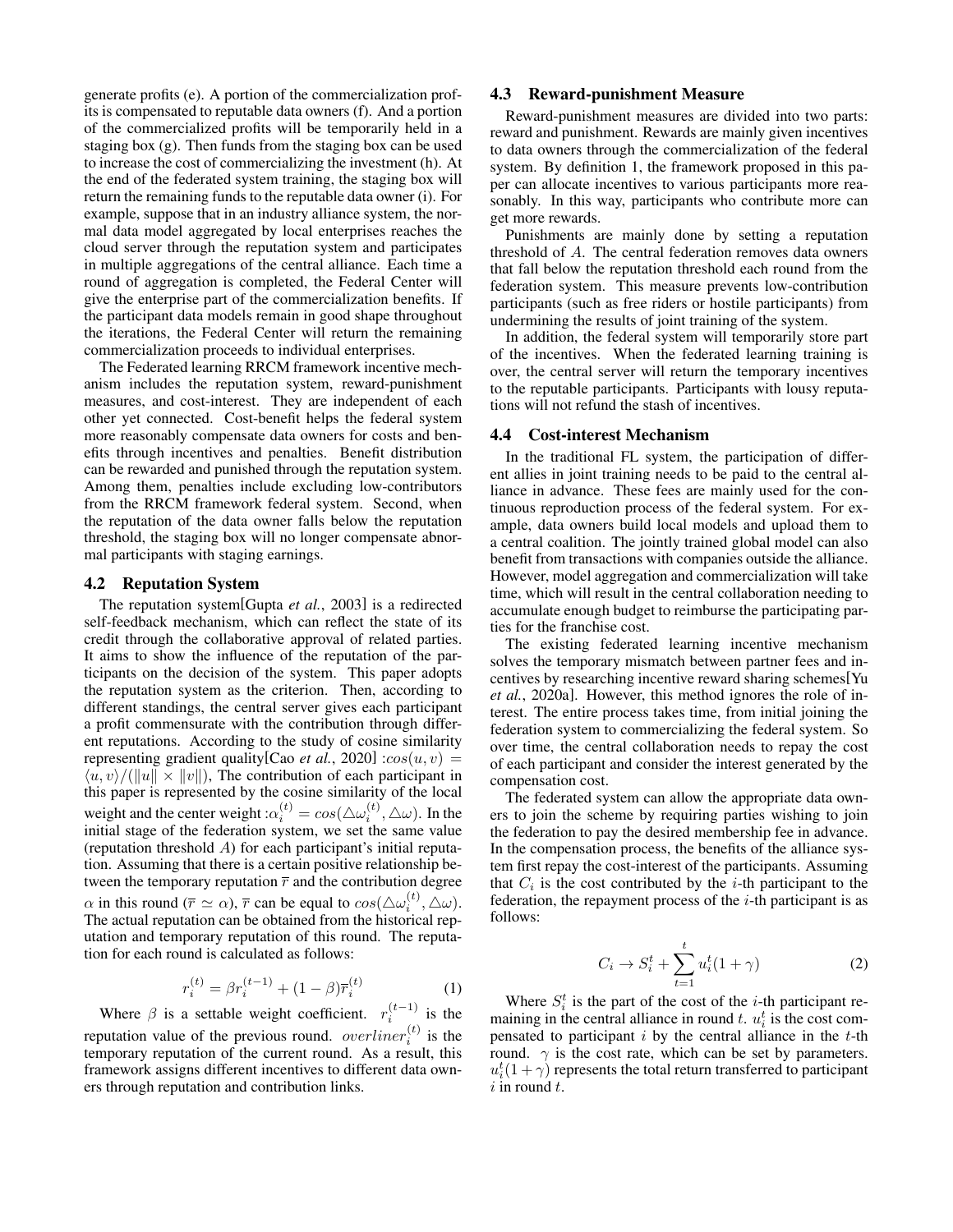#### 4.5 The Implementation of the RRCM

The particular implementation of RRCM in Algorithm 1 is as follows:

Algorithm 1 Reputation, Reward-punishment and Costinterest Mechanism (RRCM)

- 1: Input: investment cost of each participant joining the alliance  $C_i$ , federal system incentive  $u_i^t$ , federal system rate  $\gamma$ , reputation threshold A.
- 2: Participant i
- 3: Download the allocated gradient  $\nabla w_i^{(t-1)}$ , the allocated reward  $\sigma_i^t$ ,  $\sigma_i^t \in T_t$

i ewalt  $o_i$ ,  $o_i \in I_t$ <br>4: if  $\sum_{t=1}^t \sigma_i^t < \sum_{t=1}^t u_i^t (1 + \gamma)$  then

- 5: This stage is to repay the cost
- 6: else
- 7: This stage is the actual benefit
- 8: end if
- 9: Local training  $\Delta w_i^{(t)}$
- 10: Upload local gradients  $\Delta w_i^{(t)}$  to server

11: Server 12: Aggregation:  $\Delta w^{(t)} = \sum_{i=1}^{N} \psi_i \Delta w_i^{(t)}$ <br>13:  $\alpha_t = \text{cov}\left(\Delta w_i^{(t)}, \Delta w^{(t)}\right)$ 14: for  $i \in R$  do 15:  $\tilde{r}_i^t = \rho_\rho \left( \alpha_i^t, \sigma_i^t \right)$ 16:  $r_i^{(t)} = \beta r_i^{(t-1)} + (1-\beta)\tilde{r}_i^t$ 17: if  $r_i^{(t)} < A$  then 18:  $R = R \setminus \{i\}$  Remove too low reputations 19:  $T_{t+1} = T_t - \sum_{i=1}^{i=N} \sum_{t=1}^{t} \sigma_i^t + S_i$ 20: end if 21: end for

In Algorithm 1, there are two punishment measures in the RRCM framework: the first is to directly remove the participants whose reputation is lower than the reputation threshold from the federation, thus ensuring the accuracy of the training gradient aggregation of the federated system. The second is the system to increase the cost-interest compensation mechanism. The partnership will keep a portion of the cost and store it on a central server. Suppose the participant's reputation  $r_i^{(t)}$  is always more significant than the reputation threshold in the complete training. The central server will return the reserved cost to the participant when the participant exits the federation system. If a participant's reputation  $r_i^{(t)}$  is less than the reputation threshold, the cost compensation for the remaining storage will not be returned to this participant. This part of the money can be used for more commercialization of the system or more compensation for good players.  $T_{t+1} = T_t - \sum_{i=1}^{i=N} \sum_{t=1}^{t} \sigma_i^t + S_i$  represents the total revenue process of the central alliance.

### 5 Experiment

#### 5.1 Dataset

We selected three datasets, MNIST[Lecun *et al.*[, 1998\]](#page-6-18), CIFAR-10[Zhao *et al.*[, 2018\]](#page-7-11), and Movie Review (MR)[\[Pang](#page-6-19) [and Lee, 2005\]](#page-6-19) to complete the control of this experiment. MNIST is a handwritten image classification dataset that includes 55,000 training data and 10,000 testing data. CIFAR-10 is a color image classification dataset with 50,000 training data and 10,000 testing data. MR is a sentiment binary classification dataset that contains 25,000 training movie reviews and 25,000 testing movie reviews.

In terms of standard IID, we choose a uniform cut of the dataset and denote it as UNI; in terms of Non-IID, considering the heterogeneity of the data, we randomly distribute among 5, 10, 20 participants according to the power-law Split 3000, 6000, 12000 MNIST samples and record it as POW[\[McMahan](#page-6-20) *et al.*, 2017].

#### 5.2 Experimental Settings

We use three metrics as evaluation criteria for this experiment: accuracy, fairness and compensation trend. The accuracy is obtained by comparing the output results of the federated system with the test set. The RRCM framework proposed in this paper uses the FedAvg algorithm combined with the reputation system, reward-punishment measures, and cost-benefit mechanisms. Therefore, this experimental framework focuses on comparing with FedAvg in terms of accuracy. Fairness is quantitatively represented by cooperative fairness in Definition 1. The larger the Pearson coefficient  $(\rho_p(\alpha, \sigma))$  of contribution and incentive, the more fair the federated learning framework is. For the FedAvg framework[\[McMahan](#page-6-20) *et al.*, 2017], the RRCM proposed in this experiment is also compared with two fairness standard frameworks, q-FFL[Li *et al.*[, 2019\]](#page-6-21) and CFFL[Lyu *[et al.](#page-6-5)*, [2020\]](#page-6-5). In addition, we also explored the accuracy of q-FFL and CFFL in one hundred epochs of training. The compensation trend mainly compares the reward trend of the incentive mechanism in the three schemes of the incentive mechanism with no cost, cost and cost-interest, to determine the superiority of our proposed framework.

Referring to the relevant literature on reputation incentives for FL, we set the reputation threshold as  $A = 1/(3N)$ . According to the salary distribution principle, we set the storage cost of the central alliance as  $S = 1/(10T)$ . The federal center stores part of the cost to prevent data owners from providing models with lower similarity.

#### 5.3 Experimental Results

Accuracy comparison. Table [2](#page-5-6) lists the accuracy of different participants in the case of UNI and POW through RRCM and FedAvg. According to experimental data, The accuracy of RRCM is higher than that of the traditional fairness framework, and it is roughly the same as the accuracy of FedAvg. On the one hand, the higher accuracy of RRCM may be because q-FFL and CFFL are the frameworks that mainly address fairness, and the improvement of fairness will inevitably affect the accuracy. On the other hand, the accuracy rates of the two frameworks are roughly similar, mainly because the allocation of participants in the RRCM framework is based on the FedAvg algorithm, so their accuracy rates are not much different.

Fairness comparison. Table [3](#page-5-7) lists the values of different cooperative fairness of other numbers of participants under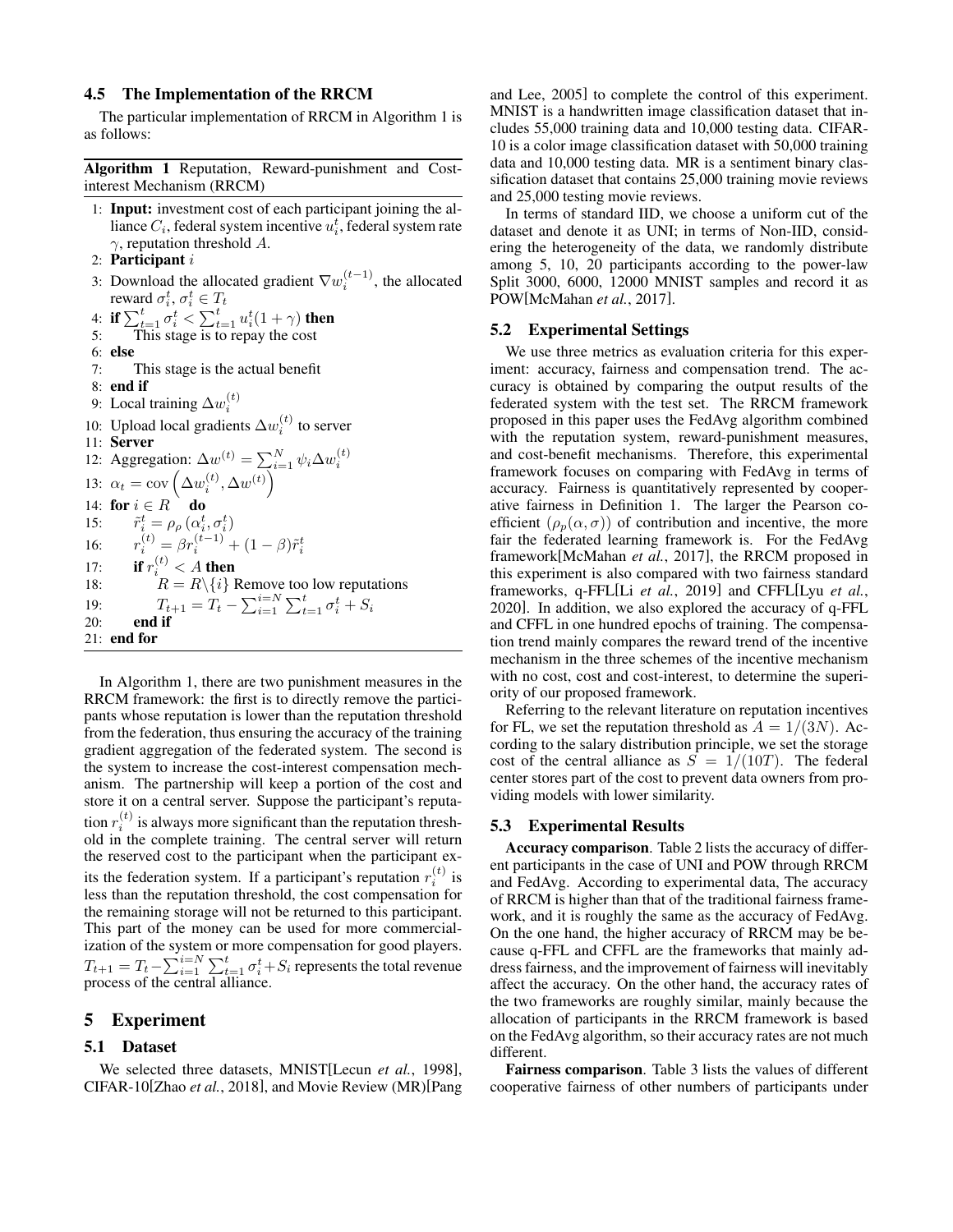<span id="page-5-6"></span>

| Framework   |     | <b>MNIST</b> |     |            | CIFAR-10 |            | MR         |
|-------------|-----|--------------|-----|------------|----------|------------|------------|
|             |     | 10           |     | 20         |          | 10         |            |
| Data Split  | UNI | <b>POW</b>   | UNI | <b>POW</b> | UNI      | <b>POW</b> | <b>POW</b> |
| FedAvg      | 93  | 92           | 93  | 92         | 48       | 47         | 50         |
| q-FFL       | 85  | 32           | 90  | 51         | 42       | 38         | 15         |
| CFFL.       | 90  | 85           | 90  | 88         | 40       | 46         | 42         |
| <b>RRCM</b> | 93  | 92           | 93  | 91         | 48       | 47         | 50         |

Table 2: Accuracy[%] comparison of commonly used frameworks.

the MNIST and cifar10 datasets. The Pearson coefficient can calculate the collaborative fairness value. According to the content in the table, RRCM is better than FedAvg, q-FFL, and CFFL in data training fairness on three datasets and two cuts. The scheme proposed in this paper can give data owners with higher contributions better incentives.

<span id="page-5-7"></span>

| Framework  |         | MNIST      |         |            | CIFAR-10   |            | MR         |
|------------|---------|------------|---------|------------|------------|------------|------------|
| N          |         | 10         |         | 20         |            | 10         |            |
| Data Split | UNI     | <b>POW</b> | UNI     | <b>POW</b> | <b>INI</b> | <b>POW</b> | <b>POW</b> |
| FedAvg     | $-30.2$ | 77.3       | 3.8     | $-3.6$     | $-38.6$    | 40.1       | 22.1       |
| q-FFL      | $-44.7$ | 39.1       | $-22.0$ | 38.7       | $-17.6$    | 49.7       | 54.3       |
| CFFL.      | 83.5    | 91.8       | 82.5    | 94.6       | 72.5       | 76.3       | 92.8       |
| RRCM       | 84.6    | 96.5       | 872     | 97.8       | 812        | 854        | 93.4       |

Table 3: Fairness[%] comparison of commonly used frameworks.

Compensation trend. As shown in Figure [2,](#page-5-8) it is a simulation graph of the compensation trend of the federated learning incentive mechanism in three cases. The left side represents the degree of compensation, and the right means the degree of incentive. Min *n* represents the minimum number of rounds for iterative aggregation of the federated system. According to the illustration, participants in the no-cost scheme do not need the central server to compensate for the cost but directly gain incentives from the alliance. The federal system will reimburse participants for costs in the cost scheme before providing incentives. In the cost-interest scheme, the federal system pays the costs and interest caused by the costs before distributing the rewards. Therefore, at the beginning of training, the cost and interest scheme does not directly reward each participant but first compensates each participant for the sum of part of the cost and interest. Furthermore, the cost-interest scheme does not gain as much compensation as the cost-interest scheme by preventing participants from contributing lower similarity weights in subsequent training. But at the end of the training, the central server will reimburse the reputable participants for the installment cost and interest.

In summary, according to fairness and accuracy, despite the accuracy of RRCM and FAV, the fairness of RRCM is higher, so the framework proposed in this paper works better. According to compensation trends, introducing cost-interest into an interest in this program can make the federal system more realistic. Therefore, the RRCM incentive mechanism proposed in this paper is superior and reasonable compared with the traditional framework.

### 6 Conclusions

This paper proposes a federated learning incentive optimization based on the reputation system, reward-punishment measures, and cost-interest (RRCM). It improves the cooperative fairness in FL accordingly. At the same time, the cost-

<span id="page-5-8"></span>

Figure 2: Compensation trend simulation graph. (a) is the simulation diagram of compensation in three ways. (b) is the compensation excitation map under the mode.

interest generated by the data owner joining the federation and the incentives obtained by the participants are positively related to their contribution degrees. According to the experiments, our proposed scheme can ensure lossless accuracy and improve fairness. Therefore, the RRCM framework presented in this paper has more advantages. In terms of rewardpunishment measures, this paper proposes that the cost of punishment can be used as a reward for the participants, but it has no practical application. Subsequent experiments can further improve the reward method. It is hoped that this framework will be more optimized and perfected in the future and applied in actual enterprise alliances.

### References

- <span id="page-5-2"></span>[Binns, 2020] Reuben Binns. On the apparent conflict between individual and group fairness. FAT\* '20, page 514–524, New York, NY, USA, 2020. Association for Computing Machinery.
- <span id="page-5-5"></span>[Cao *et al.*, 2020] Xiaoyu Cao, Minghong Fang, Jia Liu, and Neil Zhenqiang Gong. Fltrust: Byzantine-robust federated learning via trust bootstrapping. *CoRR*, abs/2012.13995, 2020.
- <span id="page-5-1"></span>[Gajane, 2017] Pratik Gajane. On formalizing fairness in prediction with machine learning. *CoRR*, abs/1710.03184, 2017.
- <span id="page-5-4"></span>[Gupta *et al.*, 2003] Minaxi Gupta, Paul Judge, and Mostafa Ammar. A reputation system for peer-to-peer networks. In *Proceedings of the 13th International Workshop on Network and Operating Systems Support for Digital Audio and Video*, NOSSDAV '03, page 144–152, New York, NY, USA, 2003. Association for Computing Machinery.
- <span id="page-5-0"></span>[Hard *et al.*, 2018] Andrew Hard, Kanishka Rao, Rajiv Mathews, Swaroop Ramaswamy, Françoise Beaufays, Sean Augenstein, Hubert Eichner, Chloé Kiddon, and Daniel Ramage. Federated learning for mobile keyboard prediction, 2018.
- <span id="page-5-3"></span>[Hardt et al., 2016] Moritz Hardt, Eric Price, Eric Price, and Nati Srebro. Equality of opportunity in supervised learning. In D. Lee, M. Sugiyama, U. Luxburg, I. Guyon, and R. Garnett, editors, *Advances in Neural Information*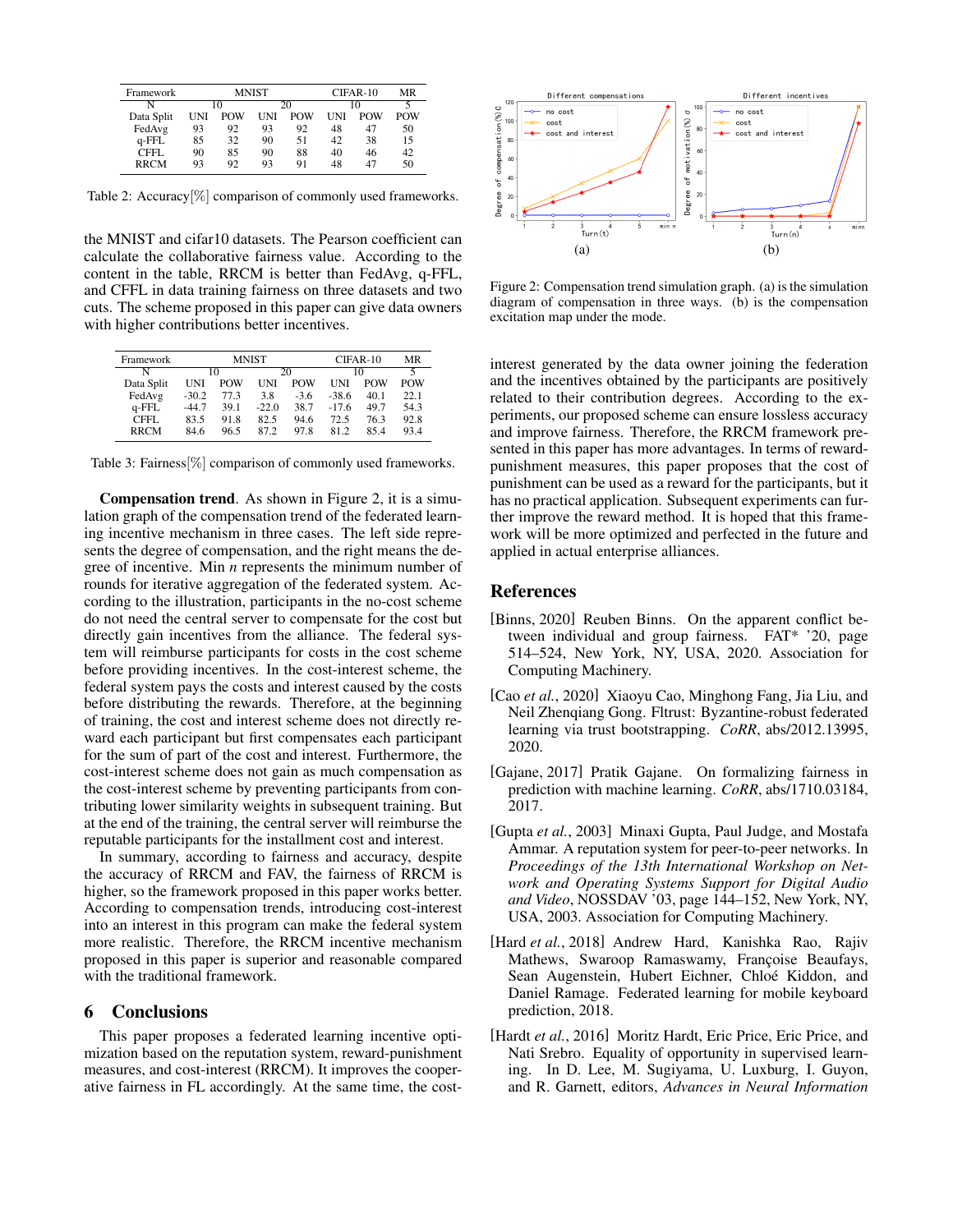*Processing Systems*, volume 29. Curran Associates, Inc., 2016.

- <span id="page-6-9"></span>[Kang *et al.*, 2019] Jiawen Kang, Zehui Xiong, Dusit Niyato, Han Yu, Ying-Chang Liang, and Dong In Kim. Incentive design for efficient federated learning in mobile networks: A contract theory approach. In *2019 IEEE VTS Asia Pacific Wireless Communications Symposium (AP-WCS)*, pages 1–5, 2019.
- <span id="page-6-3"></span>[Khan *et al.*, 2020] Latif U. Khan, Shashi Raj Pandey, Nguyen H. Tran, Walid Saad, Zhu Han, Minh N. H. Nguyen, and Choong Seon Hong. Federated learning for edge networks: Resource optimization and incentive mechanism. *IEEE Communications Magazine*, 58(10):88– 93, 2020.
- <span id="page-6-1"></span>[Kholod *et al.*, 2021] Ivan Kholod, Evgeny Yanaki, Dmitry Fomichev, Evgeniy Shalugin, Evgenia Novikova, Evgeny Filippov, and Mats Nordlund. Open-source federated learning frameworks for iot: A comparative review and analysis. *Sensors*, 21(1), 2021.
- <span id="page-6-6"></span>[Kotsogiannis and Schwager, 2006] Christos Kotsogiannis and Robert Schwager. On the incentives to experiment in federations. *Journal of Urban Economics*, 60(3):484–497, 2006.
- <span id="page-6-13"></span>[Kusner *et al.*, 2017] Matt J Kusner, Joshua Loftus, Chris Russell, and Ricardo Silva. Counterfactual fairness. In I. Guyon, U. Von Luxburg, S. Bengio, H. Wallach, R. Fergus, S. Vishwanathan, and R. Garnett, editors, *Advances in Neural Information Processing Systems*, volume 30. Curran Associates, Inc., 2017.
- <span id="page-6-8"></span>[Le *et al.*, 2020] Tra Huong Thi Le, Nguyen H. Tran, Yan Kyaw Tun, Zhu Han, and Choong Seon Hong. Auction based incentive design for efficient federated learning in cellular wireless networks. In *2020 IEEE Wireless Communications and Networking Conference (WCNC)*, pages 1–6, 2020.
- <span id="page-6-18"></span>[Lecun *et al.*, 1998] Y. Lecun, L. Bottou, Y. Bengio, and P. Haffner. Gradient-based learning applied to document recognition. *Proceedings of the IEEE*, 86(11):2278–2324, 1998.
- <span id="page-6-21"></span>[Li *et al.*, 2019] Tian Li, Maziar Sanjabi, Ahmad Beirami, and Virginia Smith. Fair resource allocation in federated learning, 2019.
- <span id="page-6-2"></span>[Li *et al.*, 2021] Qinbin Li, Zeyi Wen, Zhaomin Wu, Sixu Hu, Naibo Wang, Yuan Li, Xu Liu, and Bingsheng He. A survey on federated learning systems: Vision, hype and reality for data privacy and protection. *IEEE Transactions on Knowledge and Data Engineering*, pages 1–1, 2021.
- <span id="page-6-5"></span>[Lyu *et al.*, 2020] Lingjuan Lyu, Xinyi Xu, Qian Wang, and Han Yu. *Collaborative Fairness in Federated Learning*, pages 189–204. Springer International Publishing, Cham, 2020.
- <span id="page-6-20"></span>[McMahan *et al.*, 2017] Brendan McMahan, Eider Moore, Daniel Ramage, Seth Hampson, and Blaise Aguera y Arcas. Communication-Efficient Learning of Deep Networks from Decentralized Data. In Aarti Singh and Jerry Zhu,

editors, *Proceedings of the 20th International Conference on Artificial Intelligence and Statistics*, volume 54 of *Proceedings of Machine Learning Research*, pages 1273– 1282. PMLR, 20–22 Apr 2017.

- <span id="page-6-12"></span>[Mohri *et al.*, 2019] Mehryar Mohri, Gary Sivek, and Ananda Theertha Suresh. Agnostic federated learning. In Kamalika Chaudhuri and Ruslan Salakhutdinov, editors, *Proceedings of the 36th International Conference on Machine Learning*, volume 97 of *Proceedings of Machine Learning Research*, pages 4615–4625. PMLR, 09–15 Jun 2019.
- <span id="page-6-16"></span>[Mu *et al.*, 2018] Yashuang Mu, Xiaodong Liu, and Lidong Wang. A pearson's correlation coefficient based decision tree and its parallel implementation. *Information Sciences*, 435:40–58, 2018.
- <span id="page-6-17"></span>[Nishio *et al.*, 2020] Takayuki Nishio, Ryoichi Shinkuma, and Narayan B. Mandayam. Estimation of individual device contributions for incentivizing federated learning. In *2020 IEEE Globecom Workshops (GC Wkshps*, pages 1–6, 2020.
- <span id="page-6-19"></span>[Pang and Lee, 2005] Bo Pang and Lillian Lee. Seeing stars: Exploiting class relationships for sentiment categorization with respect to rating scales. *CoRR*, abs/cs/0506075, 2005.
- <span id="page-6-7"></span>[Sarikaya and Ercetin, 2020] Yunus Sarikaya and Ozgur Ercetin. Motivating workers in federated learning: A stackelberg game perspective. *IEEE Networking Letters*, 2(1):23–27, 2020.
- <span id="page-6-15"></span>[Shi *et al.*, 2021] Yuxin Shi, Han Yu, and Cyril Leung. A survey of fairness-aware federated learning, 2021.
- <span id="page-6-14"></span>[Shin, 2020] Donghee Shin. User perceptions of algorithmic decisions in the personalized ai system:perceptual evaluation of fairness, accountability, transparency, and explainability. *Journal of Broadcasting & Electronic Media*, 64(4):541–565, 2020.
- <span id="page-6-10"></span>[Song *et al.*, 2019] Tianshu Song, Yongxin Tong, and Shuyue Wei. Profit allocation for federated learning. In *2019 IEEE International Conference on Big Data (Big Data)*, pages 2577–2586, 2019.
- <span id="page-6-11"></span>[Stark *et al.*, 2015] Oded Stark, Marcin Jakubek, and Martyna Kobus. A bitter choice turned sweet: How acknowledging individuals' concern at having a low relative income serves to align utilitarianism and egalitarianism. Discussion Papers 199354, University of Bonn, Center for Development Research (ZEF), 2015.
- <span id="page-6-0"></span>[Truex et al., 2020] Stacey Truex, Ling Liu, Ka-Ho Chow, Mehmet Emre Gursoy, and Wenqi Wei. Ldp-fed: Federated learning with local differential privacy. In *Proceedings of the Third ACM International Workshop on Edge Systems, Analytics and Networking*, EdgeSys '20, page 61–66, New York, NY, USA, 2020. Association for Computing Machinery.
- <span id="page-6-4"></span>[Tu *et al.*, 2021] Xuezhen Tu, Kun Zhu, Nguyen Cong Luong, Dusit Niyato, Yang Zhang, and Juan Li. Incentive mechanisms for federated learning: From economic and game theoretic perspective. *CoRR*, abs/2111.11850, 2021.